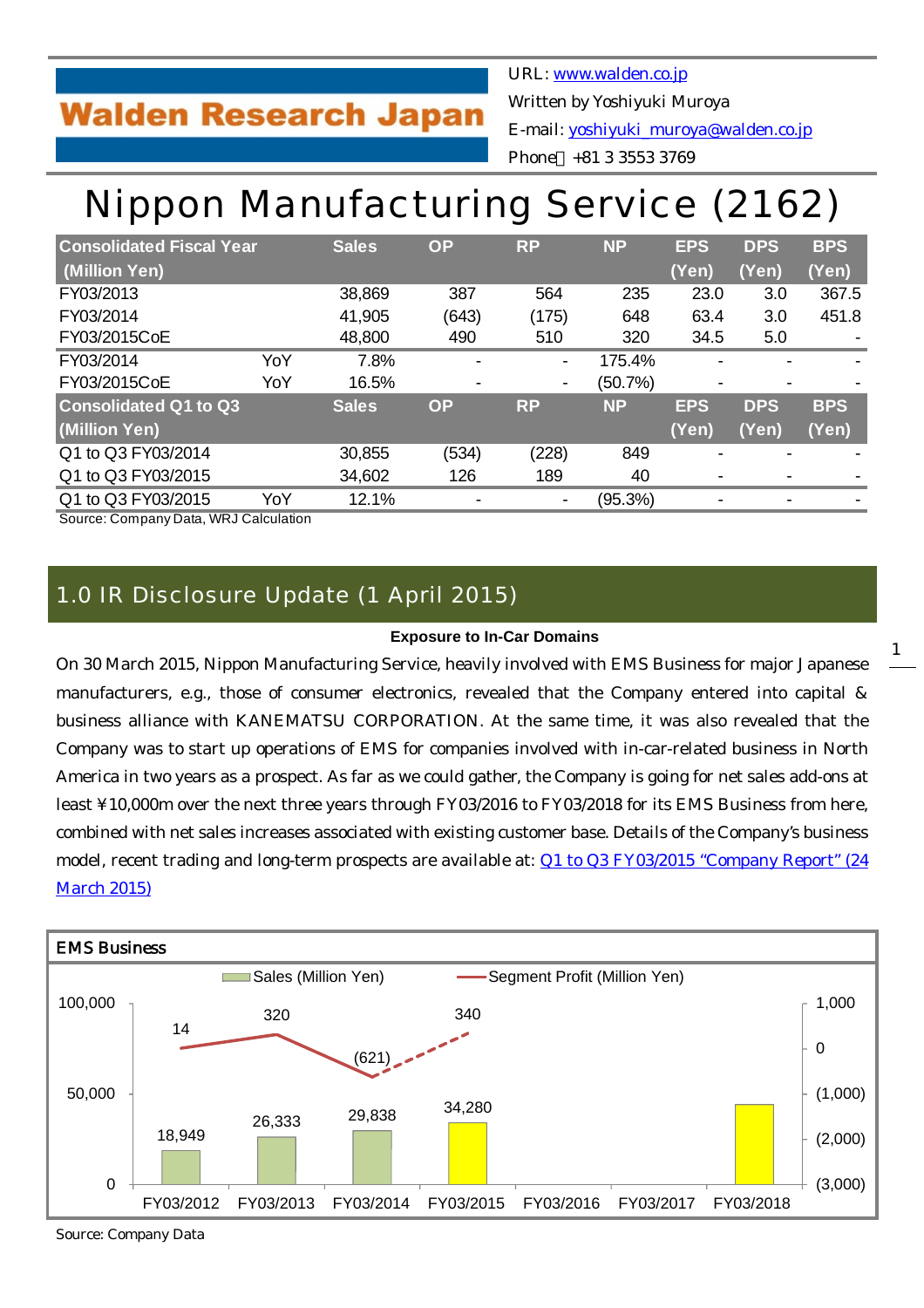FY03/2015 Company forecasts are going for prospective sales ¥34,280m (up 14.9% YoY) for EMS Business and segment profit ¥340m (versus segment loss ¥621m over the year), accounting for 70.2% of sales as a whole for the Company and 69.4% out of overall segment profit. Thus, EMS Business is the key driver for overall earnings for the Company.

This deal of capital & business alliance with KANEMATSU CORPORATION is to surely beef up prospective sales of EMS Business in the Company, while very likely to contribute to prospective earnings to a meaningful extent at the same time. The Company starts up joint sales promotions, tying up with sales forces of Electronic & Device Business in KANEMATSU CORPORATION so that customers should benefit from total solutions.

The Company is to be trying to get at efficiency and volume discounts in the operations to procure electronic components, eventually cutting back expenses, by means of taking advantage of procurement capabilities domestically and overseas held by KANEMATSU CORPORATION. Meanwhile, in regards to aforementioned issue to start up operations of EMS for companies involved with in-car-related business in North America, the Company will be in charge of technology and manufacturing, while KANEMATSU CORPORATION of procurement of materials and sales, creating an efficient scheme as a whole.

KANEMATSU CORPORATION is long-established integrated trader, involved with Electronics & Device Business and Foodstuffs Business as the two main pillars. On the Electrics & Device side, KANEMATSU CORPORATION appears to have focus on in-car domains whose growth potentials are high. For example, it has tie-up operations with a company heavily involved with in-car electronic components to enhance own exposure to overseas markets. This may suggest a possibility for the Company to obtain business to manufacture in-car cameras, in-car instruments-related components, etc., on a consignment basis.

Meanwhile, it was also disclosed that the Company was going to dispose of a part of treasury shares (2,008,000 shares, 18.6% of shares outstanding), assigning them for KANEMATSU CORPORATION, which is to procure 1,080,600 shares (10.0% of shares outstanding) at ¥410 per share (collectively, ¥443m) out of the treasury shares held by the Company (the payment date: 15 April 2015). According to the Company, KANEMATSU CORPORATION spoke to the Company and asked for capital alliance on top of business alliance in order to set up long-term stable business relations between the two. The Company agreed with this and thus the above-mentioned disposal of treasury shares was fixed.

The Company is to raise funds some ¥442m but for charges from the above issue. Consequently, this is to beef up financial state of the Company which has been investing in new business through debt finance. More importantly, at the same time, the Company is currently in the process of changing strategy to that of focus on promotions of exiting business for generating cash flow from that of investments in new operations through debt finance.

As of the end of Q3 FY03/2015, net debt stood at ¥5,188m, shareholders' equity ¥3,691m and net-debt-equity ratio 140.6%. Meanwhile, towards the end of Q4, the Company is to see impacts from purchase of Panasonic Corporation's General Power Supply Business on 1 October 2014.